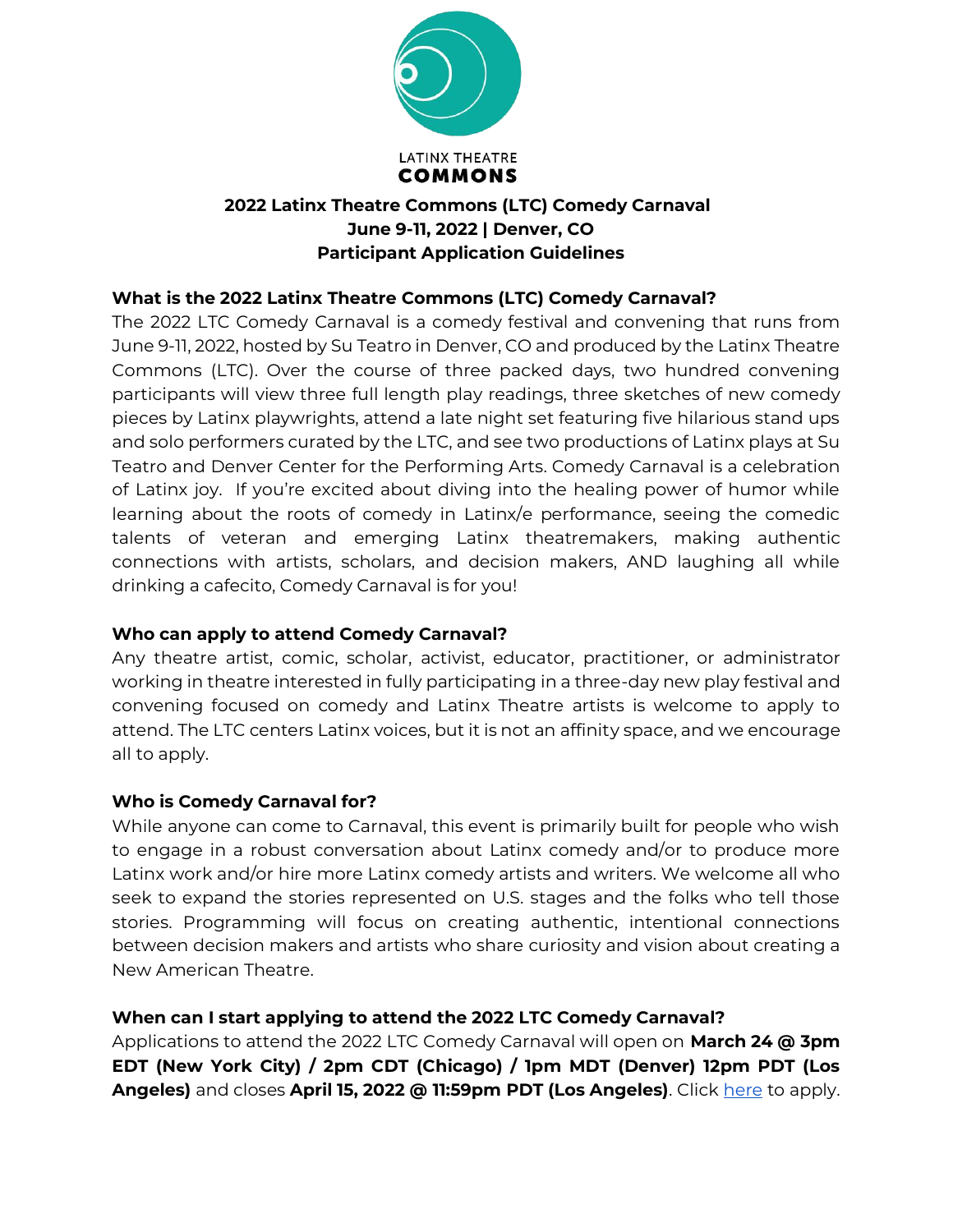

## **I cannot attend Comedy Carnaval in person. Can I still participate online?**

As with all LTC convenings, many sessions will be livestreamed on HowlRound T,V and we will also have workshops that are specifically catered for those participating virtually. Follow the LTC's [social media](https://www.instagram.com/latinxtheatrecommons/) and [sign up for our newsletter](https://howlround.us5.list-manage.com/subscribe?u=0e89ea7cf5fd12338f5543701&id=f4c2c3b34f) to be the first to know when registration for the virtual workshops will open. In addition, we plan to make all materials generated for Comedy Carnaval (including lists of artists) available for public use (with the permission of the artists.)

### **How much does it cost to attend the Comedy Carnaval?**

Attending Comedy Carnaval is free to all attendees, but you are responsible for your housing, travel, and food costs.

#### **Are there scholarships?**

There will be a limited number of travel reimbursements to help cover these housing and travel costs. To be considered for these funds , indicate as such in your application form. We cannot guarantee funding to all, but will do our best to make attending as accessible as we can, and to notify you as to whether you are receiving a travel reimbursement as soon as possible. Your interest in a travel reimbursement does not affect your chances of receiving a spot at the Comedy Carnaval. We encourage you to seek outside funding. If you receive a spot to attend and need additional documentation to aid you in this process, please contact the LTC Producer, Jacqueline Flores, at [jacqueline@howlround.com.](mailto:jacqueline@howlround.com)

### **If I apply, am I automatically given a slot?**

No. You will be notified of your participation status by **Monday, May 2, 2022**. You will have until **Friday, May 6, 2022** to accept your invitation or release your spot to a person on the waitlist.

### **How does "selection" work for the Comedy Carnaval participants?**

We are seeking the most diverse group of conveners possible within our established parameters to ensure robust conversations. All applications will be reviewed after the deadline to ensure everyone has an equal opportunity to be selected while taking a variety of parameters (region, gender identity, years in the field, previous participation at LTC events) into consideration. Additionally, we seek an expansive definition of a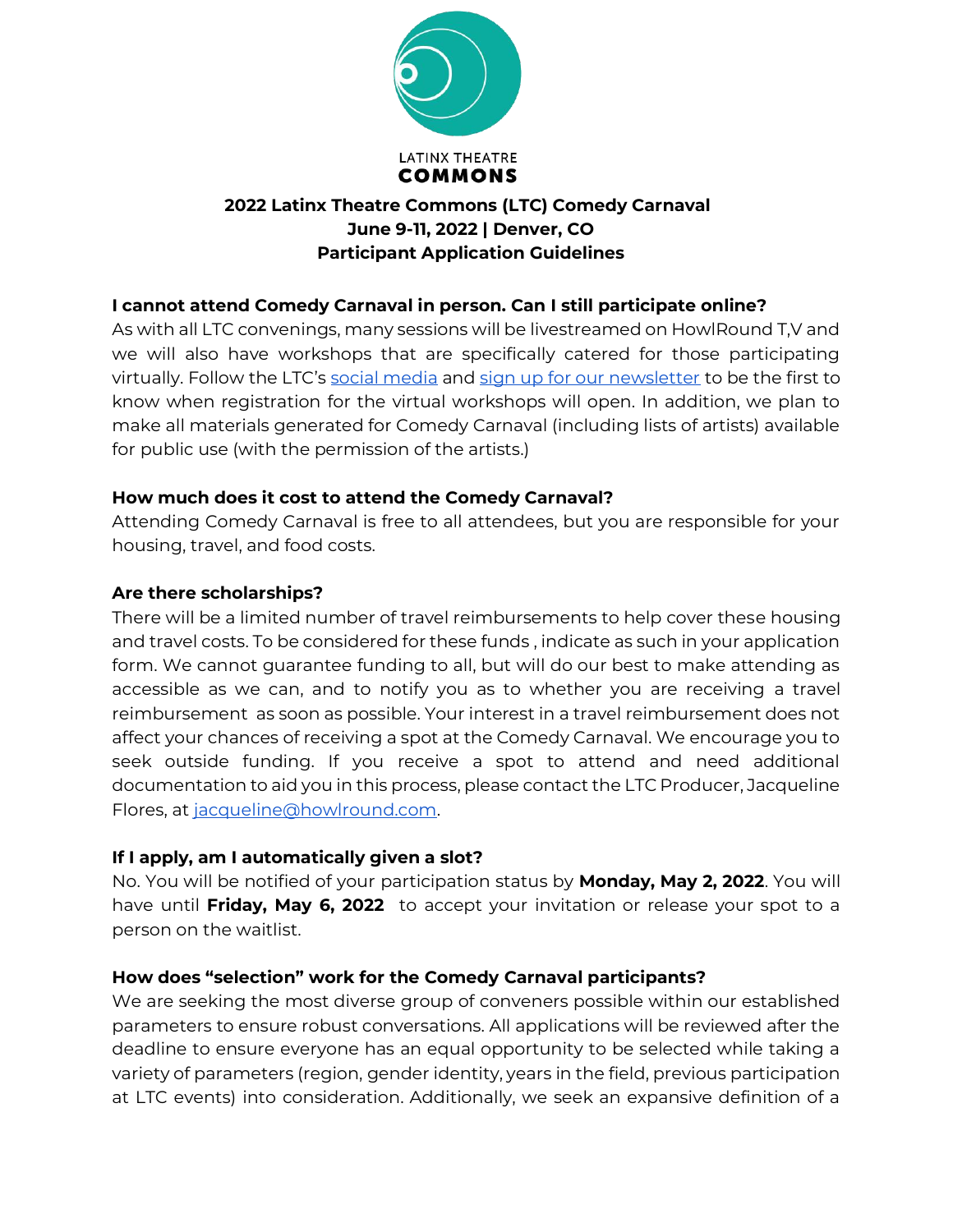

"decision maker" and must have a diverse spread of organizations present. As such, we will prioritize the attendance of folks who have been previously underrepresented at our convenings, including practitioners who identify as trans and/or non-binary, disabled, Afro-Latinx, Asian-Latinx, Indigenous and First Nations people. Most importantly, we will be asking folks to self-identify in one of four categories: **scholars**, **artists**, **decision makers,** and **entry-level theatre administrators or producers** . From there, we will create a cohort of participants based on this self-identification to ensure a well-balanced convening.

## **But I'm more than one of those things! What should I do?**

We anticipate that most of our participants are, so you're not alone! While it may be hard to choose, we encourage you to ask yourself why you're *primarily* interested in participating in Carnaval: is it to document the event and its impact? If so, you should select "scholar." Are you here to meet new artists to potentially hire or suggest your institution hire? Select "decision maker." Are you here to meet folks who may want to hire you and/or to meet with artists to collaborate with? You should select "artist." Did you recently start working in the theatre field and are looking to continue expanding your knowledge and network? You should select "entry-level theatre administrator/producer." We know this is a tricky question, but it's the only way we can facilitate an even spread of attendees.

### **How many people are participating in Comedy Carnaval?**

Comedy Carnaval will host approximately two hundred participants. This is not including the artists, volunteers, and staff who will join us throughout the festival.

## **I am thinking of auditioning / I might direct one of the readings. Should I still apply to attend?**

Yes! If you end up being a Comedy Carnaval-affiliated artist who has a slot guaranteed, we'll release the slot you applied for to the waitlist. But once the application is closed, we will not be able to accommodate you.

## **What is expected of a Comedy Carnaval participant?**

Attendees are expected to participate in all convening events and enter the space as representatives of their multiple communities. It is our hope that these